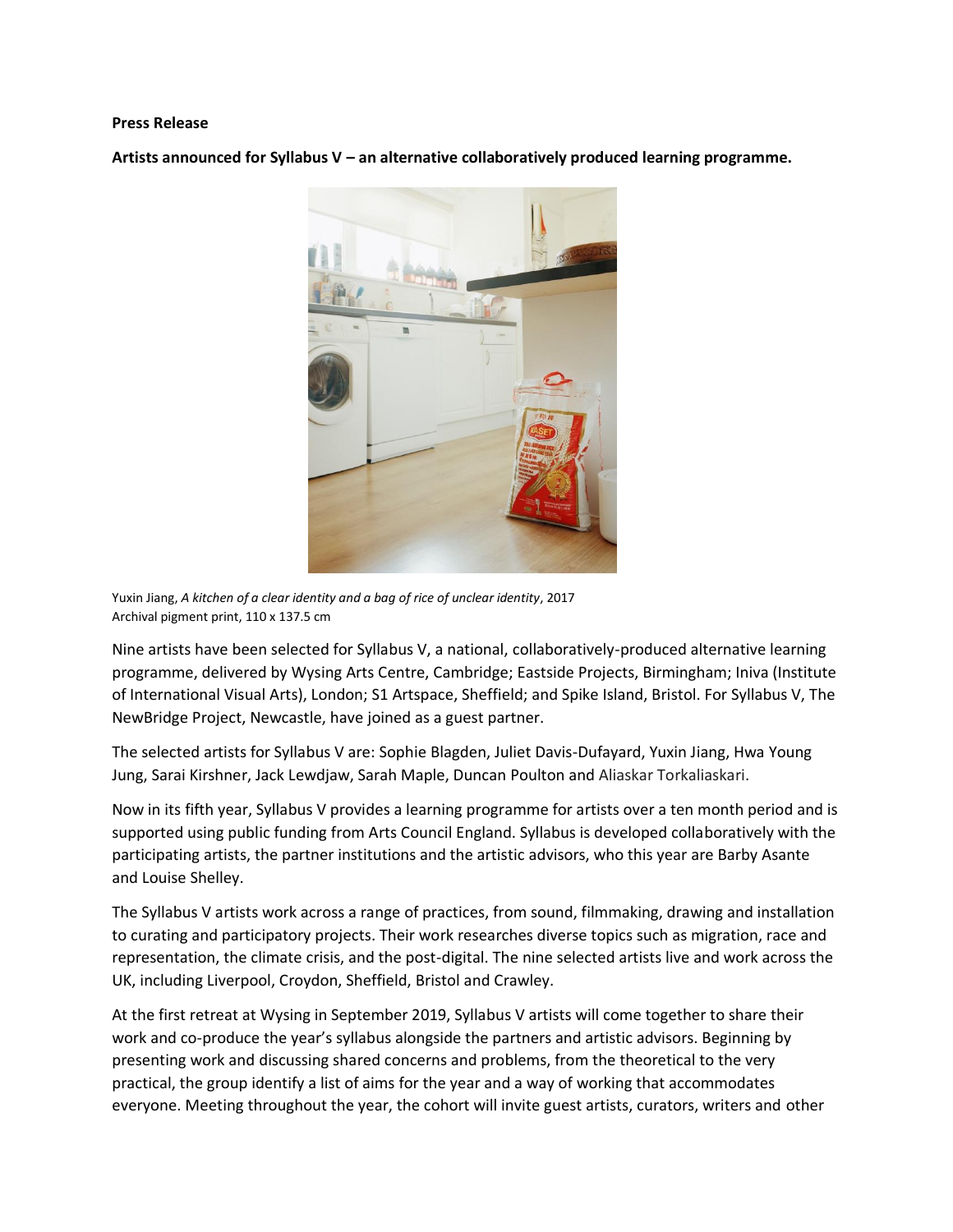practitioners to deliver intensive sessions hosted by each of the partners. Previous contributors have included Larry Achiampong, Marvin Gaye Chetwynd, Celine Condorelli, Anthea Hamilton, Andy Holden, Evan Ifekoya, Shama Khanna, Pil and Galia Kollectiv, Mark Leckey, Richard Long, Sofia Niazi, Katrina Palmer, Holly Pester, Rory Pilgrim, Morgan Quaintance, Tai Shani, Rosalie Schweiker, Cally Spooner, Keith Wilson, DM Withers, Rehana Zaman and Andrea Luka Zimmermann.

The full list of alumni and sessions from previous years of The Syllabus are available at <http://www.wysingartscentre.org/archive/retreats>

The Syllabus programme has to date resulted in many collaborations and opportunities, including: Group exhibitions at Yinka Shonibare's Guest Projects space in London; contributions to group exhibitions *All His Ghosts Must Do My Bidding* and *more of an avalanche* at Wysing Arts Centre; a residency at Iniva and the Stuart Hall Foundation; and solo exhibitions at Eastside Projects and Spike Island.

Three artists from the cohort have been selected for a bursary to support their participation in the programme. The consortium of Syllabus partners would like to thank Crystallised and Magic of Persia for their support in providing two of these artist bursaries.

Yuxin Jiang, one of the artists selected for this year's programme, commented:

"I'm really glad to be able to take part Syllabus at the right time for my practice as I'm seeking to break the media boundaries and consolidate the very disparate projects I've done in the past few years. I look forward to working with the other artists in the programme to build a journey together that is as much about undoing as it is about learning."

Daniel Russell, Artist Development Coordinator at NewBridge Project said:

"Here at the NewBridge Project we've been following the different cohorts of the Syllabus with interest over the years and we were delighted to be asked to be a part of Syllabus V. We're very much looking forward to working with the artists selected for this iteration, the other partner organisations and the lead artists to concoct a fun, useful and intellectually stimulating weekend in the North East".

Louise Shelley, Artistic Advisor said:

"I am very excited to be a part of Syllabus V, to work with the wonderful artist Barby Asante and five incredibly dynamic arts organisations to collectively devise a series of workshops that will address the urgencies of what it means to be a practising artist in the UK right now."

Laura Rothwell, Founder and Managing Director, Crystallised

"We're super happy that we've been able to work with Wysing Arts to provide a bursary that fully funds a female artist through the Syllabus V programme. It's essential that we are making space for, and opportunities accessible to women in to make work, develop their practice and take creative risks. I'm looking forward to seeing the work that comes from the programme."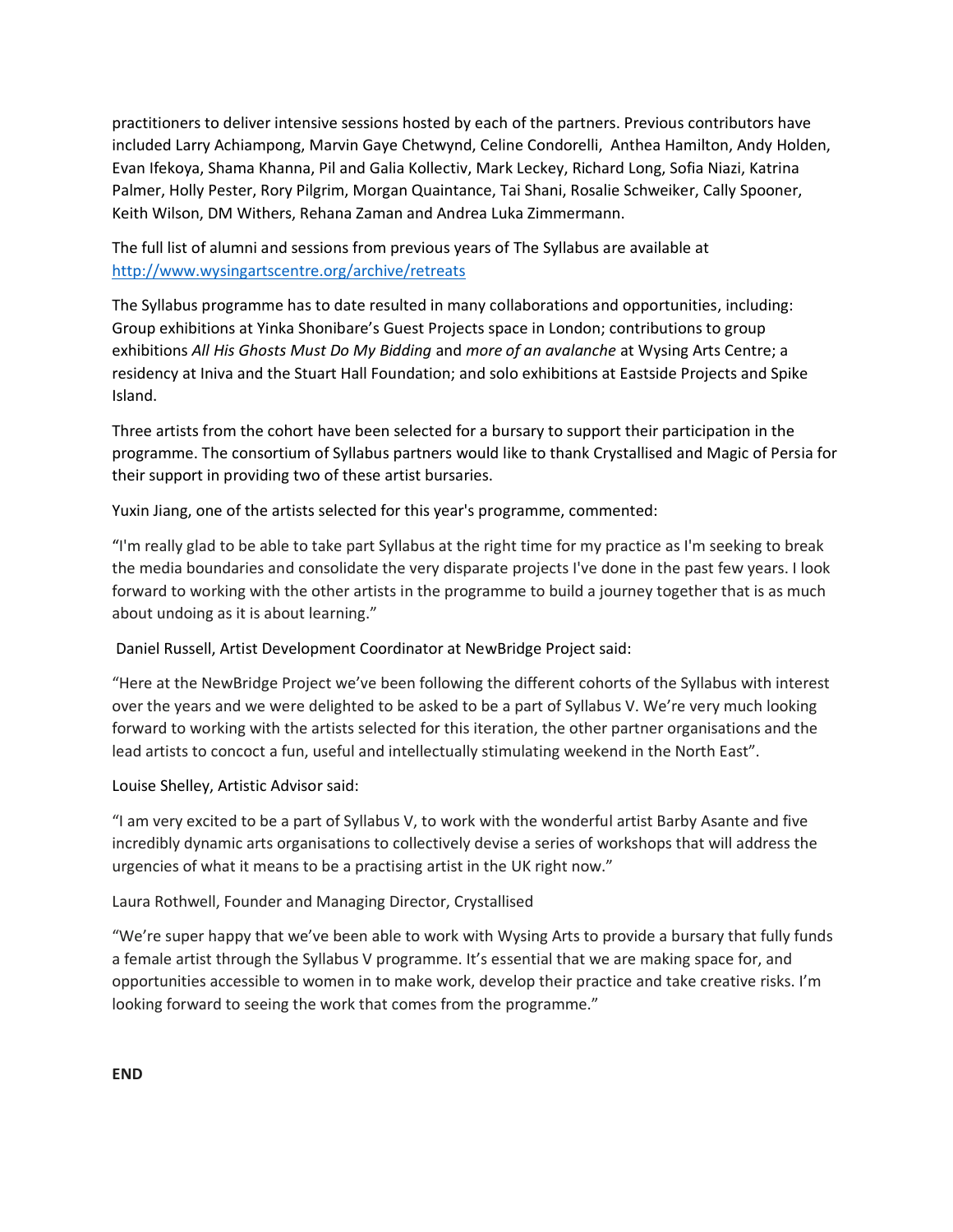#### **For press enquiries, please contact Scott & Co:**

Lucinda Riding, [lucinda@scott-andco.com,](mailto:lucinda@scott-andco.com) 020 3487 0077

Follow our activities at #SyllabusV.

### **Notes to editors**

#### **Participating Artist Biographies**

**Sophie Blagden** is an artist and facilitator, often working with sound, print, sculpture and costume. Her work focuses around how human experiences and marketing agendas can inform the way we see the creatures and landscapes around us.

Sophie was born in Hillingdon and lives and works in Croydon, where she is a studio member and Head of Learning at Turf Projects. Works often reference places on the edge of a city, tucked in by green belts and infrastructure that is pushed outwards: ring roads, waste facilities, nature reserves.

Sophie graduated from the Slade School of Fine Art BFA in 2013 and received the Sue Jamieson Scholarship. Recent and upcoming projects include; Jerwood Bursary supported residency & showcase at Back Lane West, Redruth, 2019; *Serf n' Turf* at Serf, Leeds, 2019; *Fig. 1 Limelight* at Switchboard Studios, Walthamstow, 2018; *Moonlighting*, Muddy Yard, Brixton, 2017; *Stones of Croydon* Drawing Tour, Turf Projects, Croydon, 2016.

**Juliet Davis-Dufayard i**s a French artist, performer, curator and housing co-op organiser based in Manchester. Using collaborative principles, her practice explores the lived experience of the everyday, using collective listening and doing to create sites for communality.Current projects include "Let's Keep Growing" a community-led gardening project in Longsight, facilitated with fellow co-op tenants and neighbours, and FUNGUS UNITED, a newly formed band born out of Outsiderxchanges, residency with learning-disabled and non-learning disabled artists (Venture Arts, 2016).

Juliet has co-funded or collaborated in the running of several DIY nomadic projects and art spaces including Lionel Dobie Project, TOAST, and LEGROOM, a multidisciplinary platform exploring the potential of movement co-directed with Amy Lawrence. She also performs for other artists including Taus Makhacheva, Christian Falsnaes, Scout Stuart and Tania Bruguera in visual art, live art and film contexts. Juliet studied a BA and MFA Performed Sculpture in Rennes (Fr) and BA Interactive Arts in Manchester (Erasmus).

Born in Shanghai and currently based in London, **Yuxin Jiang** is an artist and co-founder of pic.london, a platform for supporting early stage artists working in photography and media arts. She has a strong interest in working horizontally in the field, seeing making visual work, running an enterprise, or doing theoretical research jobs as all integral and interwoven parts of her practice. Her visual work is concerned with the politics in everyday life, linguistic and visual forms of ideologies, and the role of art in society. Her ongoing project deals with the tension between the individual and the national collective identity in a transnational context.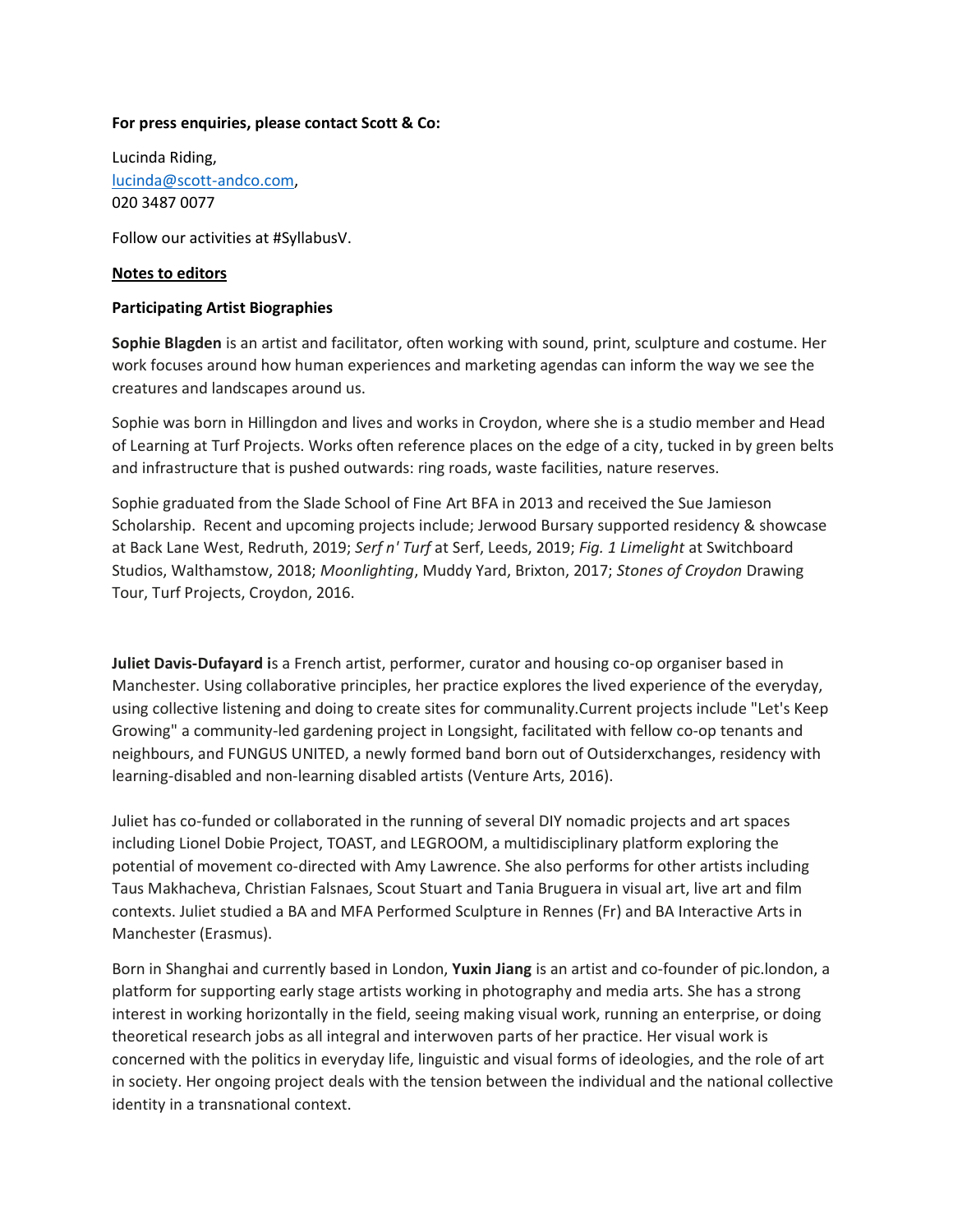She is selected for the 3rd cycle of *Parallel*, a European wide development programme for contemporary photography (2019), the winner of Lianzhou Foto Festival Jury Prize (2018), a finalist of Jimei x Arles Discovery Award (2017).

**Hwa Young Jung** is a multidisciplinary artist working in the arts, cultural and sciences, facilitating collaborative projects and workshops. She works with people to co-create projects, often using games and play to explore social issues. Based in the Northwest she has been involved in producing work with a range of people (Young People in libraries, social care workers, freshwater biologists, criminologists) in the North and internationally for almost ten years. She has worked with Universities (Lancaster, LJMU, MMU), cultural institutions (FACT Liverpool, International Slavery Museum, National Trust ), and festivals (FutureEverything, AND, Heritage Open Days) to create a mixing ground for diverse disciplines and divergent communities to come together and make something new.

**Sarai Kirshner** is an artist working in drawing, videos and their extensions to installation. She lives and works in London and Tel Aviv.

Her work examines ways in which emotions and ethics are embraced and circulated through individuals and communities. The main protagonists within her practice are the bodies that inhabit the mythical, geographical and political landscape of the Holy Land. Her work and research draws from personal experience, history and counter-history.

**Jack Lewdjaw** is an artist and educator who lives and works in Bristol. He is also Co-Director of East Bristol Contemporary, an artist-led gallery.

Recent exhibitions include: *open/closed*, SERF, Leeds (2018); *it's ok*, Spike Island Testspace, Bristol (2017); *East Midlands Today*, Two Queens, Leicester (2017); *eeeeeeeee*, CBS Gallery, Liverpool (2017); *EBC Bomb Factory Takeover*, The Bomb Factory, London (2016); *Future Late*, Tate Modern, London (2016); *Platform*, Modern Art Oxford (2013).

**Sarah Maple** is known for her bold, witty, and occasionally controversial practice. She works in a wide variety of media (including painting, photography, sculpture, collage, and video) that challenge notions of identity, religion, feminism, violence, freedom of expression and the status quo. Much of Sarah's inspiration originates from her mixed religious and cultural upbringing and she often employs selfportraiture, alongside her guerrilla-style performances, as a vehicle for her narrative.

Her recent practice has focused on the disturbing parallels between the political climate in the US and the UK looking at themes of fear, division, toxic masculinity, and xenophobia.

She graduated with a BA in Fine Art from Kingston University, London, in 2007. Recent solo exhibitions were held at: The Untitled Space, New York (2019); New Art Exchange, Nottingham (2017); The Cob Gallery, London (2015). She has been awarded the New Sensation Art Prize in 2007 and was recently commissioned new work by The Baltic, Imago Mundi and Sky Arts.

**Duncan Poulton** is a London-based artist working in an expanded form of collage, spanning digital video and image assemblage. Itinerant in nature, his work is currently preoccupied with themes of simulation, copying and circulation, acting out an ongoing remediation of our increasingly virtual world. Working exclusively with found content, his digital works evoke a new visual culture of constant juxtaposition,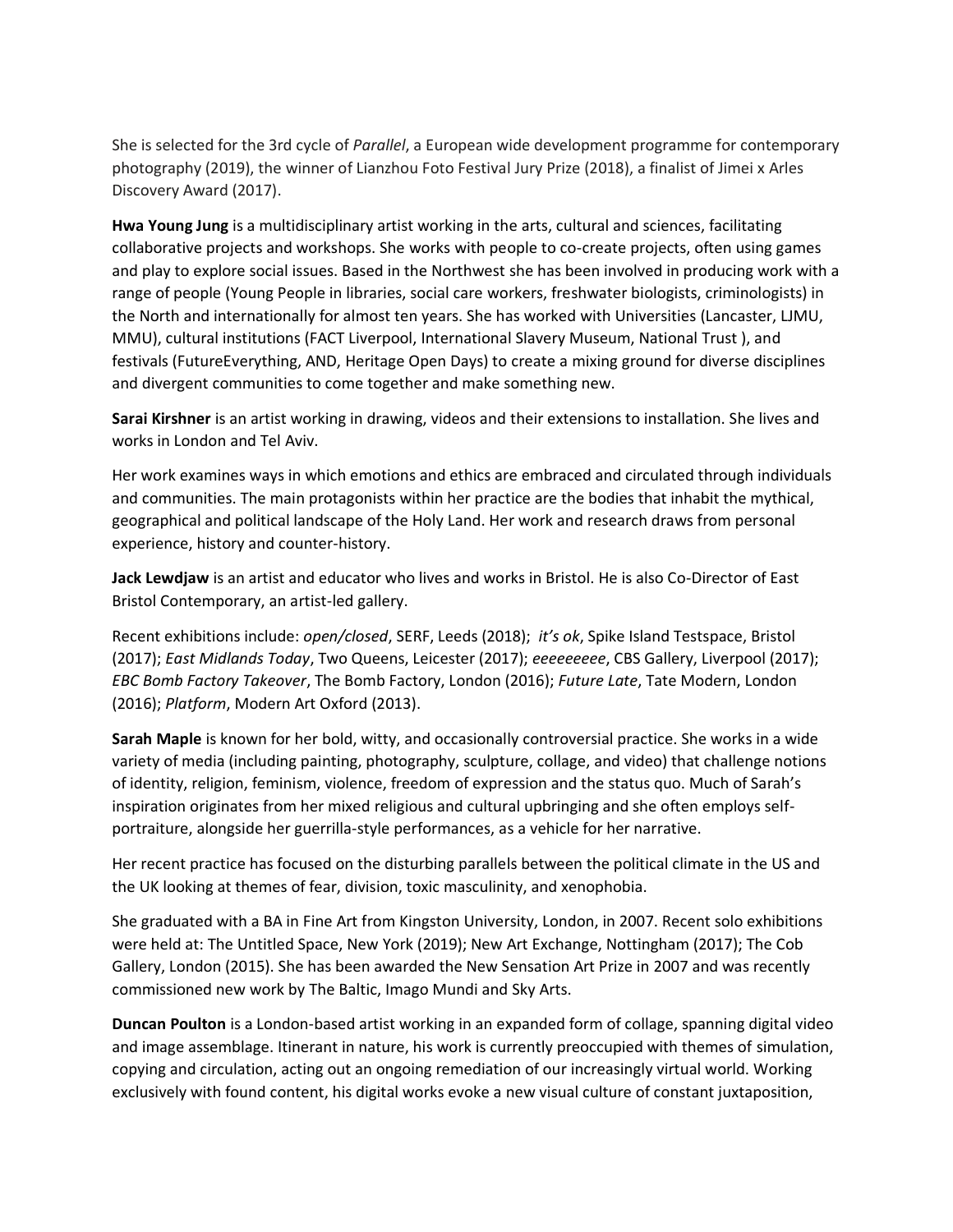ambivalence towards images and the collapsing down of history and meaning engendered by the internet. With productive misinterpretation, intuition and automatic technique as strategies of choice, he aims to produce a body of discrete works that make sense of our hyperconnected and oversaturated reality, one bit at a time. Upcoming exhibitions and projects include Coventry Biennial 2019, RUNG Magazine and Art Licks Weekend, London. Recent screenings and exhibitions include MIT Museum, Massachusetts; The Wallace Collection, London; Eastside Projects, Birmingham; Czong Institute for Contemporary Art, South Korea; QUAD, Derby; Transmediale, Berlin; Flatpack Festival, Birmingham and Athens Digital Art Festival. Poulton holds a BA in Fine Art Critical Practice from the University of Brighton and was a p50articipant of the LUX Critical Forum, London, in 2018.

**Aliaskar Torkaliaskari** was born and raised in Iran and currently lives in London.

### **Artistic Advisor Biographies**

**Barby Asante** is a London based artist, curator, researcher and occasional DJ. Her work is concerned with the politics of place and the histories and legacies of colonialism making work that is collaborative, performative and dialogic. Her artistic practice explores the archival, makes propositions, collects and maps stories and contributions of people of colour using storytelling, collective actions, and ritual, to excavate, unearth and interrogate given narratives. She resists the idea that the stories of "Other-ness" are alternatives to dominant given narratives, but are interruptions, utterances, presences that exist within, that are invisible, unheard, missing or ignored. By making these narratives visible, asking questions and making proposals she is interested in what these possibilities offer as we examine our present and envision our futures. Her current artistic research As Always a Painful Declaration of Independence : For Ama. For Aba. For Charlotte and Adjoa, is being realised in a series of project episodes. The project explores the social, cultural and political agency of women of colour, as they navigate historic legacies of colonialism, independence, migration and the contemporary global socio political climate,to think about propositions for their futures existence in a just world.

Barby's recent exhibitions include, *Intimacy and Distance*, Diaspora Pavilion, Venice (2017), *The Queen and The Black Eyed Squint*, Starless Midnight (2017/18) and *Declaration of Independence* (2019), BALTIC Centre for Contemporary Arts. She is currently a Doctoral Candidate in CREAM (Centre for Research in Education, Arts and Media) at Westminster University. Barby has also taught on fine art programmes in London, Berlin, Gothenburg and Rotterdam and is currently Visiting Lecturer on Contemporary Practice at the RCA and teaches a programme on decolonial arts practice called How We Get Free on the BA Fine Art Critical Practice at Goldsmiths. She is a PhD co founder of agency for agency a collaborative agency concerned with ethics, intersectionality and education in the contemporary arts who are mentors to the sorryyoufeeluncomfortable collective. Asante is also on the board of the Women's Art Library and 198 Contemporary Arts and Learning.

**Louise Shelley** is the Cubitt Curatorial Fellow for 2018/19 where she is running a 15-month public programme working from the structure of Cubitt as an artist-run co-operative and how a gallery in this context can develop politicised and collective ways for working, pedagogy and presentation. Previous to Cubitt she was the Collaborative Projects Curator at The Showroom, London, where she ran the Communal Knowledge programme. Communal Knowledge was a series of collaborative projects to propose and activate approaches to critical engagement with The Showroom's social and cultural